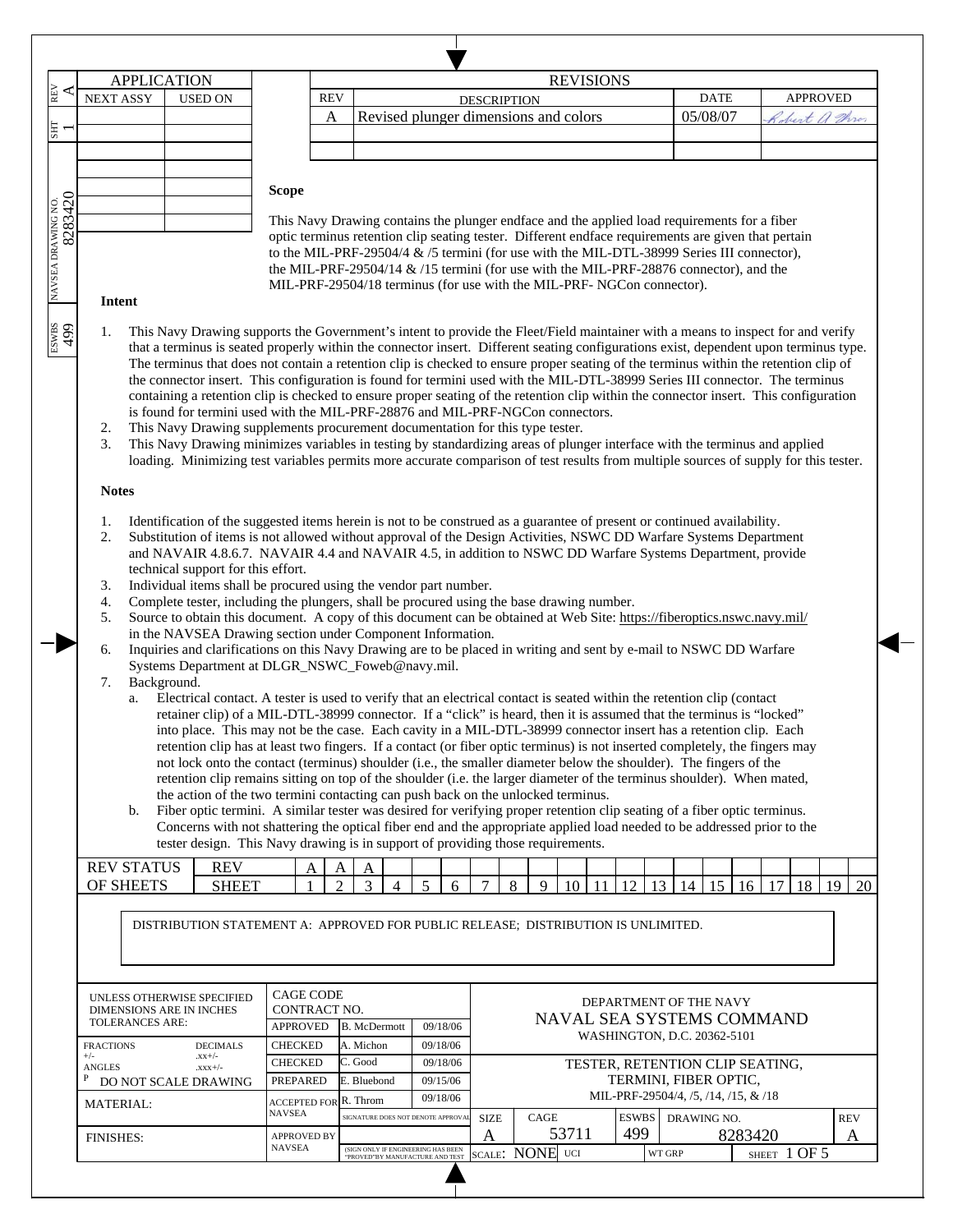7 **Contents** ESWBS NAVSEA DRAWING NO. SHT REV 499 8283420 2 A EN<br>A Plunger endface requirements Plunger materials  $\frac{1}{2}$ Applied load requirement Verification of requirements Figures: NAVSEA DRAWING NO.<br>8283420 1 Plunger and alignment sleeve dimensions. Appendices: A Considerations for determining fiber optic related requirements. 1. Plunger endface requirements. 1.1 Dimensional requirements. Plunger for socket termini and plunger with alignment sleeve affixed for pin termini shall meet the dimensions in the table specified for each terminus type in figure 1 (see sheet 3). 1.2 Color code. The various type termini plungers shall be color coded as follows: 1.2.1 M29504/4 & /5. Violet. 667<br>samsa 1.2.2 M29504/14 & /15. Yellow. 1.2.3 M29504/18. Black. 2. Material. 2.1 Plunger. Stainless steel (303 stainless is acceptable). 2.2 Alignment sleeve. Stainless steel. 3. Applied load requirement. 3.1 Applied force. 3.1.1 Tester shall allow a specified force (load) of  $4 + 1$  lb to be applied. 3.1.2 Tester shall contain a visual indication when the specified force (see 3.1.1) has been obtained (reached). Visual indication of when at the specified force shall be detectable and easily noticed. 3.1.3 Tester shall contain a means to calibrate the tester visual indicator, and any other indications (such as sound), at the specified force. Calibration is to be performed by a calibration laboratory, not the operator (using the tester). 3.2 Alignment. This alignment refers to the longitudinal axis of the tester plunger being in line with the longitudinal axis of the terminus. 3.2.1 Axial alignment. Tester shall contain a means to prevent a side (off-axial) force from being applied to the terminus. This means of prevention shall work for multiple shell sizes (11 through 25 at a minimum). 3.2.2 Visibility. Tester means of axial alignment shall be in a manner so as to minimize any restriction on visibility to the terminus. 3.3 Documentation. Tester to be provided with the following documentation when specified by the Procurement Activity. 3.3.1 Calibration procedure. 3.3.2 Certificate of calibration. 4. Verification of requirements. 4.1 Responsibility. Unless otherwise specified by the procuring activity, the supplier is responsible for the performance of all items contained herein with regard to the above requirements. 4.2 Performance verification. Dimensional data for the plunger end face and calibration data for the applied load may be provided to demonstrate performance; however, the Procuring Activity reserves the right to perform any of the inspections specified. When specified, test samples shall be submitted to the designated Design Activity for approval.

 $\overline{\phantom{a}}$  $\overline{\phantom{a}}$ 

 $\overline{\phantom{a}}$  $\overline{\phantom{a}}$ 

| <b>SIZE</b> | CAGE            | <b>ESWBS</b> | DRAWING NO. |              | <b>REV</b> |
|-------------|-----------------|--------------|-------------|--------------|------------|
|             | 53711           | 499          |             | 8283420      |            |
|             | SCALE: NONE UCI |              | WT GRP      | <b>SHEET</b> |            |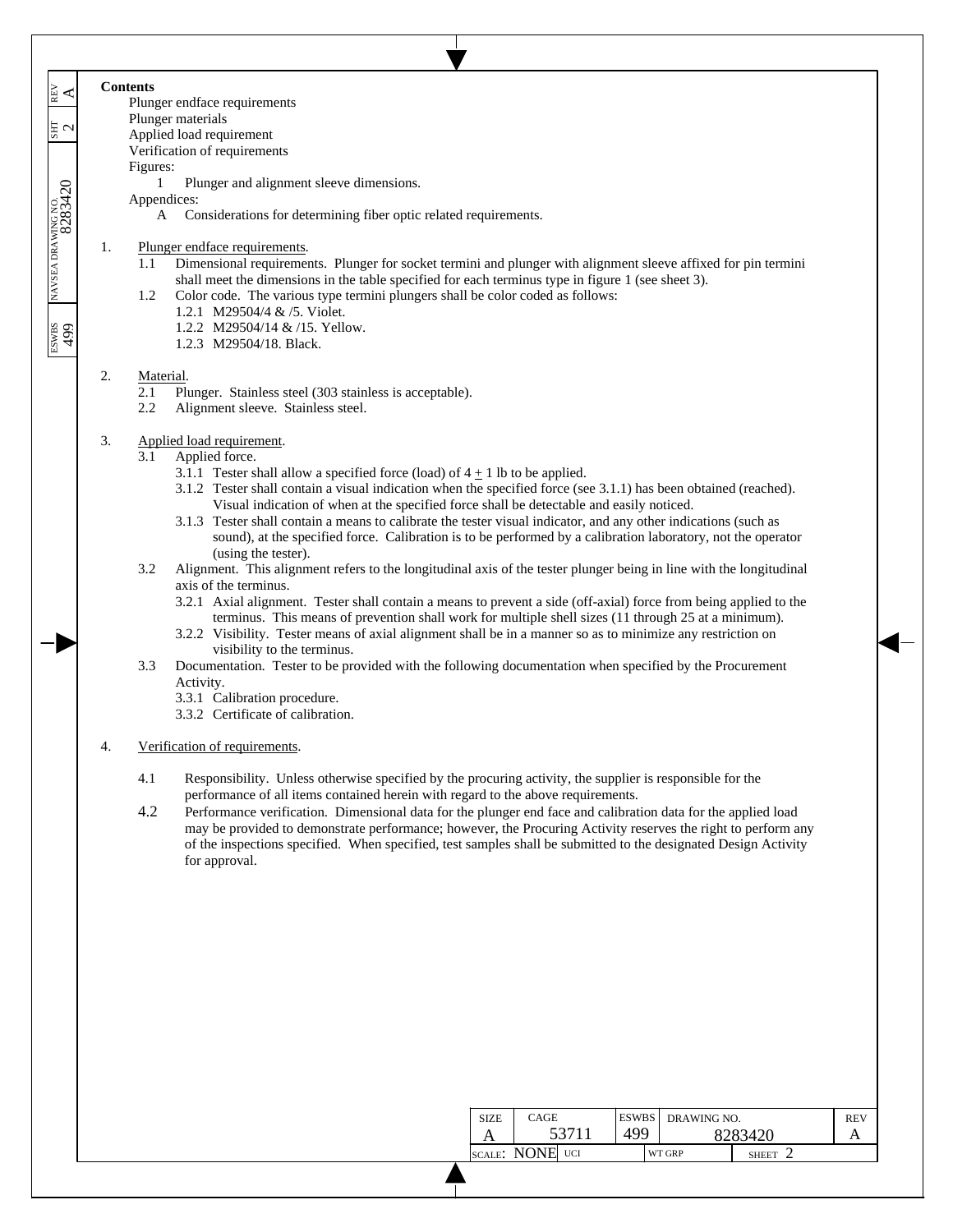ALIGNMENT SLEEVE PORTION<br>SEE NOTES 3 AND 6 **BREAK EDGE** PLUNGER PORTION- $\overline{\mathbb{H}}$  $\pmb{\phi}{\bf B}$ Ŧ SEE NOTE 5<br>(TYP PIN TERMINI CONFIGURATION

 $\overline{\phantom{a}}$  $\mathbb{R}^{\vee}$  $\overline{\phantom{a}}$ 

 $\overline{\phantom{a}}$  $\overline{\phantom{a}}$ 

NAVSEA DRAWING NO.<br>8283420

ESWBS NAVSEA DRAWING NO.  $\begin{bmatrix} 180 & 8283420 \\ 499 & 8283420 \end{bmatrix}$ 

 $\frac{24}{499}$ 



## SOCKET TERMINI CONFIGURATION

ı





| Designation    |                                                           |                                           | Dimension                                                                                           |           |            |                 |  |  |  |
|----------------|-----------------------------------------------------------|-------------------------------------------|-----------------------------------------------------------------------------------------------------|-----------|------------|-----------------|--|--|--|
| (See Figure 1) | M29504/4                                                  | M29504/5                                  | M29504/14                                                                                           | M29504/15 | M29504/18  | $/18$ w/ ASR 7/ |  |  |  |
| A              | .100/.125                                                 |                                           | .110/.140                                                                                           |           | .157/.187  |                 |  |  |  |
| B              | .064/.065                                                 |                                           | .080/.082                                                                                           |           | .050/0.053 |                 |  |  |  |
| C              |                                                           | .285 MIN                                  |                                                                                                     | .270 MIN  |            | .150 MIN        |  |  |  |
| D              |                                                           | .060/.061                                 |                                                                                                     | .076/.077 |            | .045/.046       |  |  |  |
| E              | .031 MIN                                                  | .031 MIN                                  | .031 MIN                                                                                            | .031 MIN  | .031 MIN   | .031 MIN        |  |  |  |
| F              | .033/.037                                                 | .033/.037                                 | .033/0.037                                                                                          | .033/.037 | .033/.037  | .033/.037       |  |  |  |
| NOTES:         | 1/ Dimension $G =$ Dimension $F + .010$<br>$2/0.10$ R MIN |                                           |                                                                                                     |           |            |                 |  |  |  |
|                |                                                           |                                           | $3/$ Alignment sleeve portion shall have a .140 maximum outside diameter                            |           |            |                 |  |  |  |
|                | 4/ All dimensions are in inches                           |                                           |                                                                                                     |           |            |                 |  |  |  |
|                | 5/ Break all sharp edges                                  |                                           |                                                                                                     |           |            |                 |  |  |  |
|                |                                                           |                                           | $6/$ Alignment sleeve and plunger may be one piece or separate pieces. If the latter, the alignment |           |            |                 |  |  |  |
|                |                                                           |                                           | sleeve shall be permanently affixed to the plunger.                                                 |           |            |                 |  |  |  |
|                |                                                           |                                           | $\frac{7}{18}$ w/ ASR = M29504/18 with an Alignment Sleeve Retainer installed.                      |           |            |                 |  |  |  |
|                |                                                           | 8/ Color shall be in accordance with 1.2. |                                                                                                     |           |            |                 |  |  |  |

Figure 1. Plunger and Alignment Sleeve Dimensions.

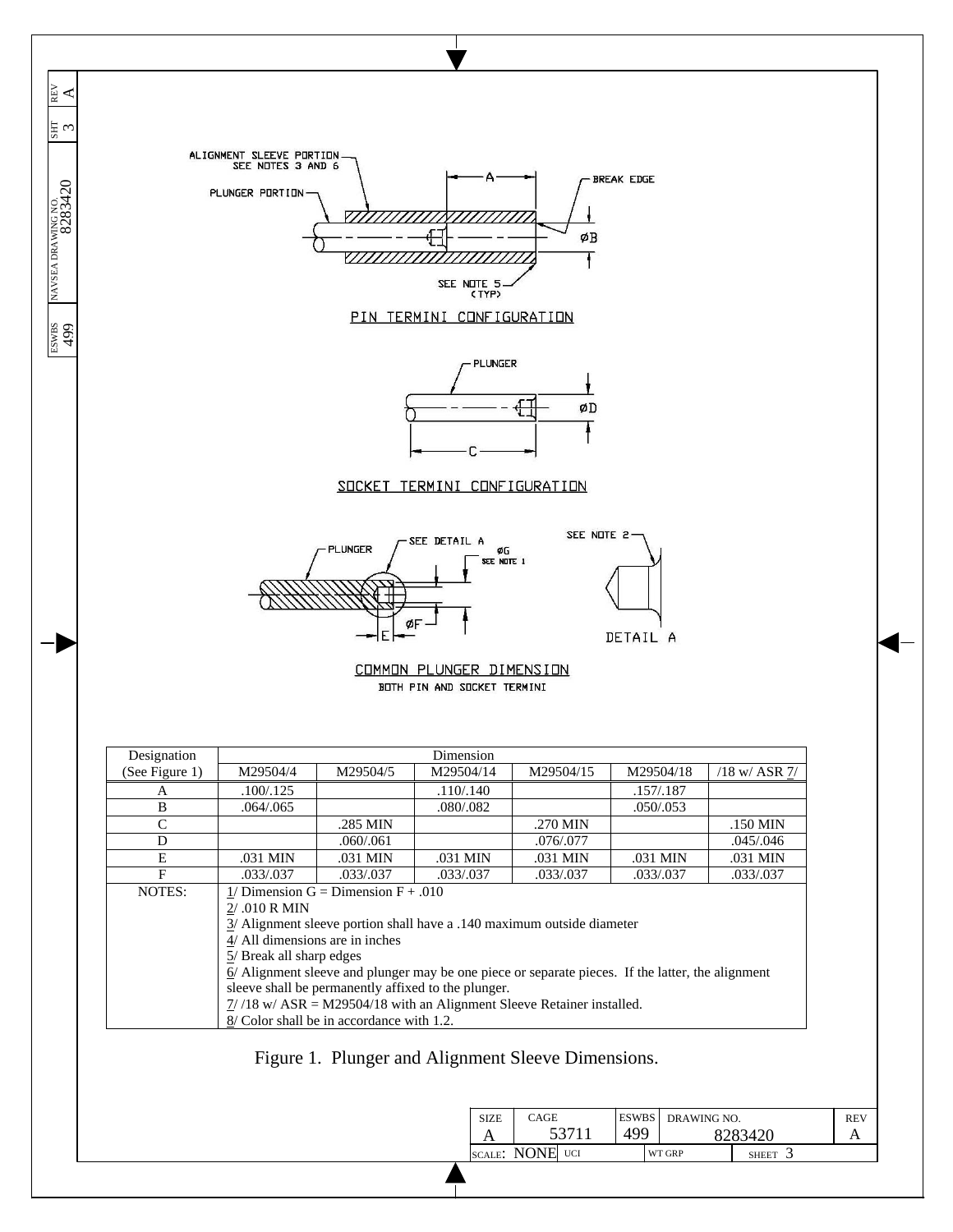| REV                                                  |    |                                                                                                                                                                                                                                                                                                                                                                                                                                                                                                                                                                                                                                                                                                                                                                                                                                                                                                                                                | <b>APPENDIX A</b>                                                                                                                                                                                                                                                                                                                                                                                                                                                                                                                                                                                                                                                                                                                                                                                                                                                                                                                                                                                                                                                                                                                                                                                                                                                                                                                                                                                                                                                                                                            |                      |       |                     |             |         |            |
|------------------------------------------------------|----|------------------------------------------------------------------------------------------------------------------------------------------------------------------------------------------------------------------------------------------------------------------------------------------------------------------------------------------------------------------------------------------------------------------------------------------------------------------------------------------------------------------------------------------------------------------------------------------------------------------------------------------------------------------------------------------------------------------------------------------------------------------------------------------------------------------------------------------------------------------------------------------------------------------------------------------------|------------------------------------------------------------------------------------------------------------------------------------------------------------------------------------------------------------------------------------------------------------------------------------------------------------------------------------------------------------------------------------------------------------------------------------------------------------------------------------------------------------------------------------------------------------------------------------------------------------------------------------------------------------------------------------------------------------------------------------------------------------------------------------------------------------------------------------------------------------------------------------------------------------------------------------------------------------------------------------------------------------------------------------------------------------------------------------------------------------------------------------------------------------------------------------------------------------------------------------------------------------------------------------------------------------------------------------------------------------------------------------------------------------------------------------------------------------------------------------------------------------------------------|----------------------|-------|---------------------|-------------|---------|------------|
| $\mathbb{E}$ 4                                       |    |                                                                                                                                                                                                                                                                                                                                                                                                                                                                                                                                                                                                                                                                                                                                                                                                                                                                                                                                                | <b>CONSIDERATIONS FOR DETERMINING FIBER OPTIC RELATED REQUIREMENTS</b>                                                                                                                                                                                                                                                                                                                                                                                                                                                                                                                                                                                                                                                                                                                                                                                                                                                                                                                                                                                                                                                                                                                                                                                                                                                                                                                                                                                                                                                       |                      |       |                     |             |         |            |
|                                                      | 1. |                                                                                                                                                                                                                                                                                                                                                                                                                                                                                                                                                                                                                                                                                                                                                                                                                                                                                                                                                | Objective. Verify that the terminus is fully seated in the connector insert cavity by applying a force on the<br>terminus endface.                                                                                                                                                                                                                                                                                                                                                                                                                                                                                                                                                                                                                                                                                                                                                                                                                                                                                                                                                                                                                                                                                                                                                                                                                                                                                                                                                                                           |                      |       |                     |             |         |            |
|                                                      | 2. |                                                                                                                                                                                                                                                                                                                                                                                                                                                                                                                                                                                                                                                                                                                                                                                                                                                                                                                                                | Considerations for applied force.                                                                                                                                                                                                                                                                                                                                                                                                                                                                                                                                                                                                                                                                                                                                                                                                                                                                                                                                                                                                                                                                                                                                                                                                                                                                                                                                                                                                                                                                                            |                      |       |                     |             |         |            |
| NAVSEA DRAWING NO.<br>8283420<br><b>ESWBS</b><br>499 |    | 2.1.2 Only one locked finger. The retention clip in a MIL-DTL-38999 connector insert has at least two fingers. If<br>a contact (or fiber optic terminus) is inserted at an angle, only one finger may come down and lock onto the<br>contact (terminus) shoulder (i.e., the smaller diameter below the shoulder). The other finger(s) of the retention<br>clip remains sitting on top of the shoulder (i.e. the larger diameter of the terminus shoulder). When mated, the<br>action of the two termini contacting will place an additional applied load on the one locked finger. MIL-DTL-<br>38999 specifies a retention force of 22 lb with both fingers of the retention clip engaged. If only one finger is<br>engaged, the force will be applied only to that one finger. The maximum value for the force applied must be<br>2.1.3 Terminus spring force. The maximum value for the force applied must be below the force that may cause |                                                                                                                                                                                                                                                                                                                                                                                                                                                                                                                                                                                                                                                                                                                                                                                                                                                                                                                                                                                                                                                                                                                                                                                                                                                                                                                                                                                                                                                                                                                              |                      |       |                     |             |         |            |
|                                                      |    | 2.2                                                                                                                                                                                                                                                                                                                                                                                                                                                                                                                                                                                                                                                                                                                                                                                                                                                                                                                                            | Minimum factors.<br>2.2.1 Frictional forces. Frictional forces may cause an unlocked terminus to be retained in place. Fingers on retention<br>clip may rest on large diameter of shoulder. Retention sealing and obstructions can increase friction. Force<br>applied must overcome the seals and any obstructions.                                                                                                                                                                                                                                                                                                                                                                                                                                                                                                                                                                                                                                                                                                                                                                                                                                                                                                                                                                                                                                                                                                                                                                                                         |                      |       |                     |             |         |            |
|                                                      |    | 2.3                                                                                                                                                                                                                                                                                                                                                                                                                                                                                                                                                                                                                                                                                                                                                                                                                                                                                                                                            | Selection criteria.<br>2.3.1 Upper limit. The upper limit is taken as the maximum force that can be applied and not damage the<br>compression spring. The M29504/14 $\&$ /15 termini have the lowest value for this upper limit due to the non-<br>resiliency of the spring type used. A very conservative limit of 5 lb is used so as not to discuss any proprietary<br>information.<br>2.3.2 Lower limit. The lower limit is taken as applying a sufficient force to move a non fully seated terminus back<br>into the connector insert cavity. For a M29504/14 and 15 termini, each terminus is placed in the insert at a<br>position just before the fingers on the retention clip engage the 45 degree chamfer (i.e., fingers sitting on the<br>0.104 inch diameter). Applied loads of 1, 2 and 3 lb were placed on the terminus. In multiple tests, it was found<br>that a minimum force of 3 lb is required to push the terminus through (out of) the insert. Results for the<br>M29504/18 will be similar. For a M29504/4 terminus, the test result show that the force required to move a non<br>fully seated terminus is less than 0.5 lb. The M29504/4 pin terminus offers more conservative configuration<br>over the M29504/5 socket terminus since additional friction must be overcome at the connector interface seal.<br>The M29504/4 pin terminus was configured with heat shrink over jacketed cable to offer a more conservative<br>configuration (additional fraction to overcome) at the rear grommet. |                      |       |                     |             |         |            |
|                                                      | 3. |                                                                                                                                                                                                                                                                                                                                                                                                                                                                                                                                                                                                                                                                                                                                                                                                                                                                                                                                                | Conditions for endface configuration.                                                                                                                                                                                                                                                                                                                                                                                                                                                                                                                                                                                                                                                                                                                                                                                                                                                                                                                                                                                                                                                                                                                                                                                                                                                                                                                                                                                                                                                                                        |                      |       |                     |             |         |            |
|                                                      |    | 3.1                                                                                                                                                                                                                                                                                                                                                                                                                                                                                                                                                                                                                                                                                                                                                                                                                                                                                                                                            | No fiber contact.                                                                                                                                                                                                                                                                                                                                                                                                                                                                                                                                                                                                                                                                                                                                                                                                                                                                                                                                                                                                                                                                                                                                                                                                                                                                                                                                                                                                                                                                                                            |                      |       |                     |             |         |            |
|                                                      |    | 3.2                                                                                                                                                                                                                                                                                                                                                                                                                                                                                                                                                                                                                                                                                                                                                                                                                                                                                                                                            | Historical basis of endface configuration (no contact with fiber). The removal of a MIL-PRF-29504/14 & /15 terminus<br>is done by applying a force on the terminus endface. First, the tip of the removal tool guide depresses the terminus<br>retention clip. Next, the plunger applies a force on the terminus end face and pushes the terminus to be removed from<br>the rear of the connector insert. The removal tool includes design criteria to ensure that no contact with the optical fiber<br>will occur. This tool has been used successfully by the maintainer for over 25 years.                                                                                                                                                                                                                                                                                                                                                                                                                                                                                                                                                                                                                                                                                                                                                                                                                                                                                                                                |                      |       |                     |             |         |            |
|                                                      | 4. | 4.1<br>4.2                                                                                                                                                                                                                                                                                                                                                                                                                                                                                                                                                                                                                                                                                                                                                                                                                                                                                                                                     | Considerations for duration.<br>Historical basis. MIL-STD-1344 specifies the duration of 5 to 10 seconds for the contact retention test.<br>Several tests for verifying if electrical contacts are fully seated in the retention clips adopt a variation of<br>this duration.<br>Determination. The applied force specified in this drawing ensures that any non-fully seated termini are<br>pushed back prior to obtaining this force. There is no advantage to maintain the specified applied force<br>because only fully seated termini will be subjected to the specified applied force once it is obtained.                                                                                                                                                                                                                                                                                                                                                                                                                                                                                                                                                                                                                                                                                                                                                                                                                                                                                                             |                      |       |                     |             |         |            |
|                                                      |    |                                                                                                                                                                                                                                                                                                                                                                                                                                                                                                                                                                                                                                                                                                                                                                                                                                                                                                                                                |                                                                                                                                                                                                                                                                                                                                                                                                                                                                                                                                                                                                                                                                                                                                                                                                                                                                                                                                                                                                                                                                                                                                                                                                                                                                                                                                                                                                                                                                                                                              | CAGE<br><b>SIZE</b>  | 53711 | <b>ESWBS</b><br>499 | DRAWING NO. | 8283420 | <b>REV</b> |
|                                                      |    |                                                                                                                                                                                                                                                                                                                                                                                                                                                                                                                                                                                                                                                                                                                                                                                                                                                                                                                                                |                                                                                                                                                                                                                                                                                                                                                                                                                                                                                                                                                                                                                                                                                                                                                                                                                                                                                                                                                                                                                                                                                                                                                                                                                                                                                                                                                                                                                                                                                                                              | A<br>SCALE: NONE UCI |       |                     | WT GRP      | SHEET 4 |            |

 $\overline{\phantom{a}}$ 

SCALE: NONE UCI WT GRP SHEET 4